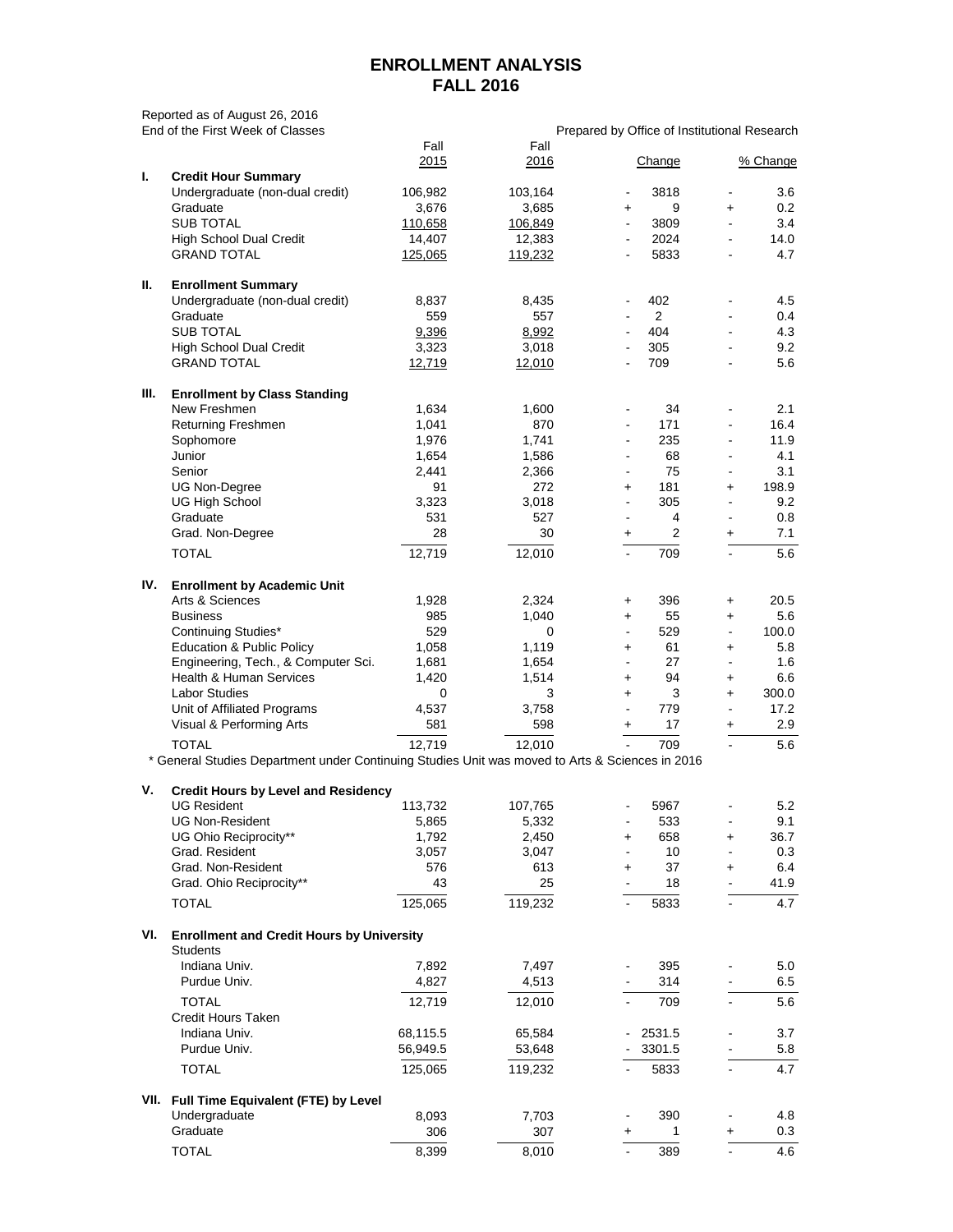## **VII. Enrollment by Major Department and Credit Hours Taught (Includes Dual Credit Enrollment and Credit Hours)**

|                                      |                | <b>Majors by Department</b> |                          |                  |                          |          |        | Credit Hours Taught - All Courses |                          |                |                          |                  |  |  |
|--------------------------------------|----------------|-----------------------------|--------------------------|------------------|--------------------------|----------|--------|-----------------------------------|--------------------------|----------------|--------------------------|------------------|--|--|
|                                      | 2015           | 2016                        |                          | Change           |                          | % Change | 2015   | 2016                              |                          | Change         |                          | % Change         |  |  |
| <b>ARTS &amp; SCIENCES</b>           |                |                             |                          |                  |                          |          |        |                                   |                          |                |                          |                  |  |  |
| <b>Agriculture &amp; Forestry</b>    | 41             | 13                          | $\blacksquare$           | 28               | $\overline{\phantom{a}}$ | 68.3     |        |                                   |                          |                |                          |                  |  |  |
| Anthropology                         | 29             | 28                          |                          | $\mathbf{1}$     | ä,                       | 3.4      | 1,134  | 978                               | ä,                       | 156            |                          | 13.8             |  |  |
| Arts & Sci. Spec. St.                | 35             | 18                          | $\blacksquare$           | 17               | $\blacksquare$           | 48.6     |        |                                   |                          |                |                          |                  |  |  |
| Biology                              | 485            | 495                         | +                        | 10               | +                        | 2.1      | 7,060  | 7,020                             | $\overline{\phantom{a}}$ | 40             | $\blacksquare$           | 0.6              |  |  |
| Chemistry                            | 79             | 80                          | $+$                      | $\mathbf{1}$     | $+$                      | 1.3      | 3,954  | 3,772                             | $\blacksquare$           | 182            | $\blacksquare$           | 4.6              |  |  |
| Coll. Arts & Sci. Transfer           | 5              | $\Omega$                    | $\blacksquare$           | 5                | $\blacksquare$           | 100.0    | 66     | 66                                | $\blacksquare$           | 0              | $\blacksquare$           | 0.0              |  |  |
| Communication                        | 233            | 213                         | $\mathbf{r}$             | 20               | $\blacksquare$           | 8.6      | 6,729  | 6,506                             | $\blacksquare$           | 223            | $\blacksquare$           | 3.3              |  |  |
| Com Sci & Disorders                  | 66             | 85                          | $\ddot{}$                | 19               | $\ddot{}$                | 28.8     | 655    | 853                               | $\ddot{}$                | 198            | $\ddot{}$                | 30.2             |  |  |
| English & Linguistics                | 165            | 149                         | $\blacksquare$           | 16               | $\blacksquare$           | 9.7      | 11,528 | 11,025                            | ä,                       | 503            | $\blacksquare$           | 4.4              |  |  |
| <b>General Studies</b>               | 529            | 474                         | $\overline{\phantom{a}}$ | 55               | $\blacksquare$           | 10.4     |        |                                   |                          |                |                          |                  |  |  |
| Geosciences                          | 23             | 29                          | $\ddot{}$                | 6                | $\ddot{}$                | 26.1     | 1,566  | 1,612                             | $\ddot{}$                | 46             | $\ddot{}$                | 2.9              |  |  |
| Graduate School Tran.                | $\overline{2}$ | 5                           | $+$                      | 3                | $+$                      | 150.0    |        |                                   |                          |                |                          |                  |  |  |
| History                              | 70             | 80                          | $\ddot{}$                | 10               | $\ddot{}$                | 14.3     | 2,848  | 2,718                             | $\blacksquare$           | 130            | $\blacksquare$           | 4.6              |  |  |
| Interdis. Studies                    | 6              | 1                           | $\blacksquare$           | 5                | $\overline{\phantom{a}}$ | 83.3     | 371    | 652                               | $\ddot{}$                | 281            | $\ddot{}$                | 75.7             |  |  |
| Internat. Lang & Culture St          | 41             | 39                          |                          | $\overline{c}$   |                          | 4.9      | 3,717  | 3,193                             | ä,                       | 524            | $\blacksquare$           | 14.1             |  |  |
| Journalism                           | $\Omega$       | $\Omega$                    | $\blacksquare$           | $\mathbf 0$      | $\blacksquare$           | 0.0      | 483    | 327                               | $\overline{\phantom{a}}$ | 156            | $\blacksquare$           | 32.3             |  |  |
| <b>Mathematical Sciences</b>         | 109            | 85                          | $\blacksquare$           | 24               | $\blacksquare$           | 22.0     | 17,107 | 15,692                            | $\blacksquare$           | 1,415          | $\overline{\phantom{a}}$ | 8.3              |  |  |
| Philosophy                           | 23             | 18                          | $\blacksquare$           | 5                | $\blacksquare$           | 21.7     | 2,892  | 2,863                             | $\overline{\phantom{a}}$ | 29             | $\blacksquare$           | 1.0              |  |  |
| Physics                              | 44             | 55                          | $\ddot{}$                | 11               | $\ddot{}$                | 25.0     | 2,538  | 2,596                             | $\ddot{}$                | 58             | $+$                      | 2.3              |  |  |
| <b>Political Science</b>             | 64             | 67                          | $\ddot{}$                | 3                | $\ddot{}$                | 4.7      | 969    | 1,052                             | $\ddot{}$                | 83             | $+$                      | 8.6              |  |  |
| Psychology                           | 319            | 328                         | $\ddot{}$                | 9                | $\ddot{}$                | 2.8      | 6,781  | 5,330                             | $\overline{a}$           | 1,451          | $\omega$                 | 21.4             |  |  |
| Sci. & Other PU Transfer             | 47             | 19                          | $\blacksquare$           | 28               | $\overline{\phantom{a}}$ | 59.6     |        |                                   |                          |                |                          |                  |  |  |
| Sociology                            | 33             | 34                          | $\ddot{}$                | $\mathbf 1$      | $\ddot{}$                | 3.0      | 2,784  | 2,718                             | ä,                       | 66             | $\blacksquare$           | 2.4              |  |  |
| <b>Women's Studies</b>               | 9              | 9                           | $\blacksquare$           | $\mathbf 0$      | $\blacksquare$           | 0.0      | 675    | 597                               | $\blacksquare$           | 78             | $\mathbf{r}$             | 11.6             |  |  |
| <b>TOTAL</b>                         | 2,457          | 2,324                       | Ξ                        | $\overline{133}$ |                          | 5.4      | 73,857 | 69,570                            |                          | 4,287          | $\overline{a}$           | $\overline{5.8}$ |  |  |
| <b>BUSINESS</b>                      |                |                             |                          |                  |                          |          |        |                                   |                          |                |                          |                  |  |  |
| Accounting/Finance                   | 181            | 159                         | $\blacksquare$           | 22               | $\blacksquare$           | 12.2     | 3,220  | 2,899                             | $\blacksquare$           | 321            | $\blacksquare$           | 10.0             |  |  |
| <b>Business Admin/BUA</b>            | 631            | 725                         | +                        | 94               | +                        | 14.9     | 102    | 53                                |                          | 49             | $\blacksquare$           | 48.0             |  |  |
| Economics                            | 16             | 19                          | $+$                      | 3                | $+$                      | 18.8     | 2,427  | 2,319                             | $\blacksquare$           | 108            | $\blacksquare$           | 4.4              |  |  |
| Management/Marketing                 | 157            | 137                         | $\blacksquare$           | 20               | $\blacksquare$           | 12.7     | 4,361  | 4,839                             | $\ddot{}$                | 478            | $\ddot{}$                | 11.0             |  |  |
|                                      |                |                             |                          |                  |                          |          |        |                                   |                          |                |                          |                  |  |  |
| <b>TOTAL</b>                         | 985            | 1,040                       | $+$                      | $\overline{55}$  | $+$                      | 5.6      | 10,110 | 10,110                            | $\blacksquare$           | $\overline{0}$ |                          | 0.0              |  |  |
| <b>EDUCATION &amp; PUBLIC POLICY</b> |                |                             |                          |                  |                          |          |        |                                   |                          |                |                          |                  |  |  |
| <b>Education General</b>             | 21             | 13                          | $\blacksquare$           | 8                | $\blacksquare$           | 38.1     |        |                                   |                          |                |                          |                  |  |  |
| <b>Educational Studies</b>           | 564            | 665                         | +                        | 101              | $\ddot{}$                | 17.9     | 3,356  | 3,589                             | +                        | 233            | +                        | 6.9              |  |  |
| Hith, Phys Ed, & Rec                 | 0              | 0                           | $\blacksquare$           | 0                | $\blacksquare$           | 0.0      | 270    | 257                               | ä,                       | 13             | $\blacksquare$           | 4.8              |  |  |
| <b>Professional Studies</b>          | 128            | 108                         |                          | 20               | $\blacksquare$           | 15.6     | 1,110  | 1,017                             |                          | 93             |                          | 8.4              |  |  |
| <b>Public Policy</b>                 | 345            | 333                         | $\blacksquare$           | 12               | $\blacksquare$           | 3.5      | 2,727  | 2,606                             | $\overline{\phantom{a}}$ | 121            | $\blacksquare$           | 4.4              |  |  |
|                                      |                |                             |                          |                  |                          |          |        |                                   |                          |                |                          |                  |  |  |
| <b>TOTAL</b>                         | 1,058          | 1,119                       | $+$                      | 61               | $+$                      | 5.8      | 7,463  | 7,469                             | $\ddot{}$                | 6              | $+$                      | $\overline{0.1}$ |  |  |